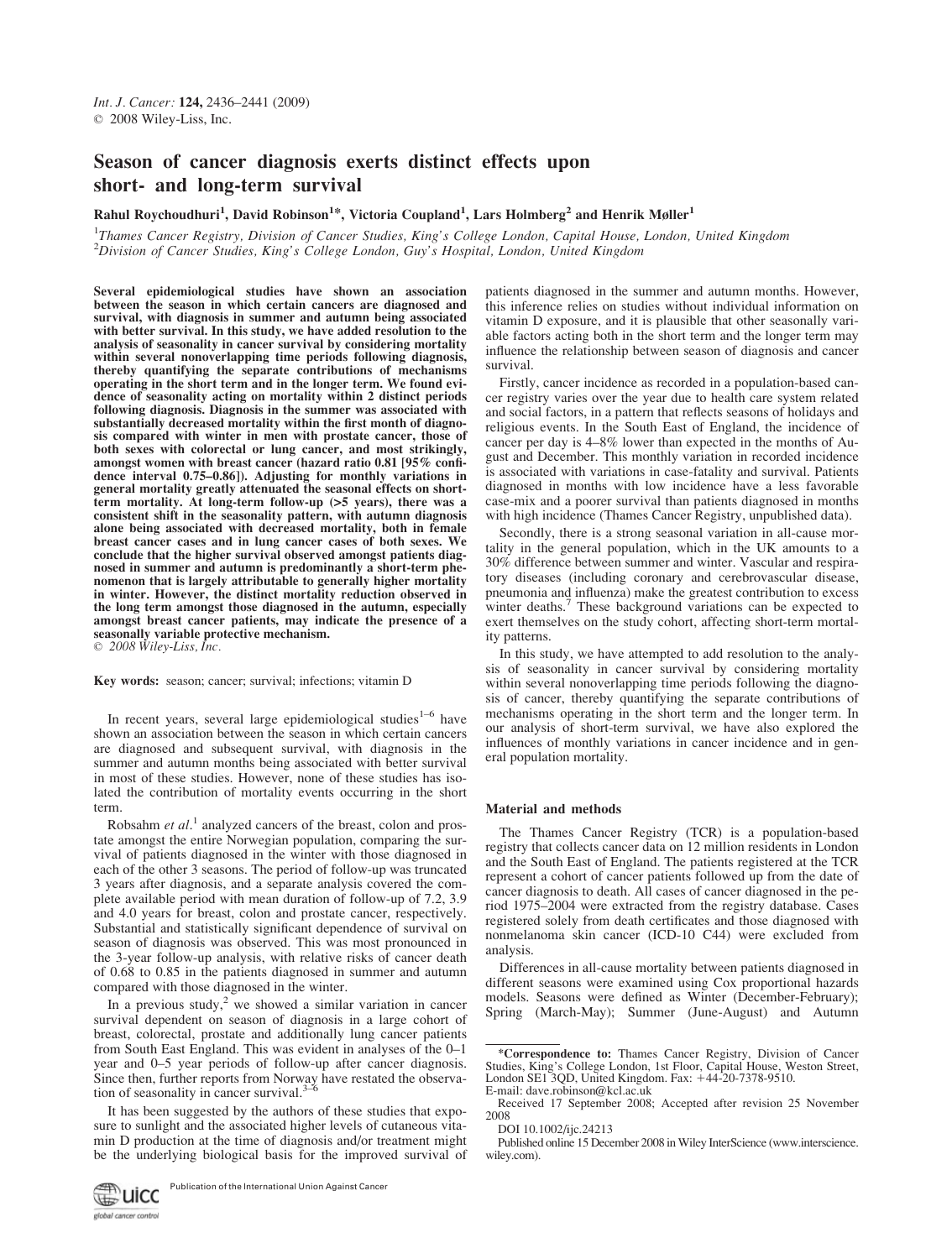TABLE I - ABSOLUTE NUMBERS OF CASES AND DEATHS BY SEASON OF DIAGNOSIS AND TIME SINCE DIAGNOSIS IN WOMEN

|                        | Season of |                                     |                                        |                                     |                                    |                      |
|------------------------|-----------|-------------------------------------|----------------------------------------|-------------------------------------|------------------------------------|----------------------|
| Cancer site            | diagnosis | $0-1$ month<br>Total cases (deaths) | 1 month-1 year<br>Total cases (deaths) | $1-5$ years<br>Total cases (deaths) | $>5$ years<br>Total cases (deaths) | Total cases (deaths) |
| <b>Breast</b>          | Total     | 187, 263 (6, 540)                   | 180, 178 (13, 860)                     | 158,793 (39,269)                    | 90,629 (30,744)                    | 187,263 (90,413)     |
|                        | Winter    | 43,929 (1,693)                      | 41,691 (3,328)                         | 37,022 (9,176)                      | 20,965 (7,187)                     | 43,929 (21,384)      |
|                        | Spring    | 46,956 (1,625)                      | 45,331 (3,533)                         | 39,702 (10,093)                     | 22,501 (7,703)                     | 46,956 (22,954)      |
|                        | Summer    | 48,828 (1,581)                      | 47,247 (3,569)                         | 41,644 (10,372)                     | 23,890 (8,245)                     | 48,828 (23,767)      |
|                        | Autumn    | 47,550 (1,641)                      | 45,909 (3,430)                         | 40,425 (9,628)                      | 23,273 (7,609)                     | 47,550 (22,308)      |
| Colorectum             | Total     | 76,600 (11,357)                     | 65,051 (18,514)                        | 44,339 (18,277)                     | 19,873 (8,378)                     | 76,600 (56,526)      |
|                        | Winter    | 18,324 (2,770)                      | 15,362 (4,399)                         | 10,605(4,368)                       | 4,723 (1,968)                      | 18,324 (13,505)      |
|                        | Spring    | 19,097 (2,904)                      | 16,193(4,613)                          | 11,002(4,550)                       | 4,975(2,117)                       | 19,097 (14,184)      |
|                        | Summer    | 19,759 (2,812)                      | 16,947 (4,845)                         | 11,507 (4,730)                      | 5,134 (2,144)                      | 19,759 (14,531)      |
|                        | Autumn    | 19.420 (2.871)                      | 16,549 (4,657)                         | 11,225 (4,629)                      | 5,041 (2,149)                      | 19,420 (14,306)      |
| Lung                   | Total     | 61,407 (14,821)                     | 46,403 (31,139)                        | 14,122 (9,635)                      | 3,131 (1,210)                      | 61,407 (56,805)      |
|                        | Winter    | 14,501 (3,741)                      | 10,577(7,126)                          | 3,301 (2,275)                       | 713 (296)                          | 14,501 (13,438)      |
|                        | Spring    | 15,634 (3,826)                      | 11,808 (7,968)                         | 3,598 (2,470)                       | 815 (326)                          | 15,634 (14,590)      |
|                        | Summer    | 15,826 (3,643)                      | 12,183 (8,218)                         | 3,624 (2,488)                       | 803 (314)                          | 15,826 (14,663)      |
|                        | Autumn    | 15,446 (3,611)                      | 11,835 (7,827)                         | 3,599 (2,402)                       | 800 (274)                          | 15,446 (14,114)      |
| All sites <sup>1</sup> | Total     | 606,501 (78,918)                    | 525,932 (144,811)                      | 362,883 (117,872)                   | 187, 327 (64, 027)                 | 606,501 (405,628)    |
|                        | Winter    | 144,390 (19,994)                    | 122,745 (34,119)                       | 85,627 (28,025)                     | 43,930 (15,125)                    | 144,390 (97,263)     |
|                        | Spring    | 151,924 (19,978)                    | 131,946 (36,881)                       | 90,213 (29,823)                     | 46, 365 (16, 092)                  | 151,924 (102,774)    |
|                        | Summer    | 156,967 (19,444)                    | 137,523 (37,743)                       | 94,751 (30,778)                     | 49,000 (16,923)                    | 156,967 (104,888)    |
|                        | Autumn    | 153,220 (19.502)                    | 133,718 (36,068)                       | 92,292 (29,246)                     | 48,032 (15,887)                    | 153,220 (100,703)    |

1 Excluding nonmelanoma skin cancer.

(September-November). Hazard ratios for the different seasons were calculated after adjustment for age and period of diagnosis (each stratified into 5-year groups). Person-years at risk were calculated from the date of diagnosis to the census date (31st December 2004) or the date of death, whichever occurred first. Cases for which the date of diagnosis and date of death were recorded as identical (''zero-survival'' cases) were included in the analysis by assigning them half a day of survival.

Time after cancer diagnosis was divided into the following periods of follow-up: 0–1 month; 1 month-1 year; 1–5 years and  $>5$ years. These periods were chosen to enable us to study separately the seasonal effects in the very short term, the short to medium term, the medium term and the long term, whilst including sufficient numbers of events for high statistical power. Separate analyses were performed for each follow-up period. Cancers of the breast (ICD-10 C50) in females, prostate (C61), colorectum (C18– C21), lung (C33–C34) and all cancers combined (but excluding nonmelanoma skin cancer, C44) were analyzed.

Additional adjustments were made to allow for monthly variations in recorded incidence and in overall mortality of the general population. This was done by calculating a monthly incidence index and a monthly mortality index. The monthly incidence index was sex and cancer site specific, and was derived by first calculating the average numbers of incident cases (over the whole time period) per day in each month. Each month was then characterized by its relative excess or deficit in numbers of registrations per day.

For the mortality index, the monthly all-cause mortality per day for England & Wales over the period 1975–1999 was obtained from the Office for National Statistics (ONS). Then, for each individual, the proportion of the first 30 days after diagnosis that fell into each month was calculated, and these proportions were used as weights to apply to the ONS monthly figures to give an estimate of the average daily mortality excess or deficit in the 30 days following diagnosis.

In the presentation of our results, we have emphasized estimated hazard ratios representing an excess or deficit of more than 5% in absolute terms which are also statistically significantly different from unity at the conventional *p*-value of  $\lt$  0.05.

#### Results

After exclusions, a total of 1,187,447 incident cancers were available for analysis (606,501 in women and 580,946 in men) with a total follow-up of 4,518,459 person-years. Tables I and II provide an overview of cohort sizes and numbers of deaths in the analyses. There was substantial seasonal variation in incidence, with summer showing the highest incidence in all cancers investigated.

Tables III and IV show the all-cause mortality hazard ratios (HRs) and their associated 95% confidence intervals (CIs) by season of diagnosis and by time since diagnosis in women and men, respectively. Winter was used as the baseline season, against which the other seasons were compared. The hazard ratios were adjusted for age at diagnosis and period of diagnosis. For comparability with other studies, we have also included an analysis of seasonal variation in mortality in all periods of follow-up taken as a whole.

For both men and women, a marked seasonal pattern was evident in the first month after diagnosis. For women with breast cancer, men with prostate cancer and for colorectal and lung cancer in both sexes, there was a robust seasonal variation in survival in the period one month following diagnosis, with summer consistently bearing the lowest mortality. This effect persisted into the 1 month–1 year period in the case of breast cancer. The greatest mortality reduction in the first month after diagnosis was seen in women diagnosed with breast cancer in the summer compared with the winter (HR 0.81 [95% CI 0.75–0.86]). In the 1–5 year postdiagnosis interval, there was a smaller decrease in mortality in patients diagnosed with breast cancer in the autumn and in men diagnosed with lung cancer in the summer.

In long-term follow-up  $(55 \text{ years after diagnosis})$ , there was a notable shift in the seasonality pattern, with only autumn diagnosis being associated with reduced mortality, both in breast cancer in females (HR 0.93 [95% CI 0.90–0.96]) and in lung cancer in both sexes (HR 0.79 [95% CI 0.67–0.93] in females and HR 0.89 [95% CI 0.80–0.99] in males). There was also a less substantial but nevertheless statistically significant mortality reduction after more than 5 years in females with breast cancer diagnosed in the spring (HR 0.95 [95% CI 0.92–0.99]). No such tendency was seen in patients with colorectal cancer or prostate cancer.

Tables V and VI examine survival in the first month after cancer diagnosis in greater detail, looking at the effects of 2 adjustments on the observed mortality hazard ratios. The figures in the ''unadjusted'' column are those from the previous tables (i.e. adjusted only for age and period of diagnosis). In the following columns, the analysis is sequentially adjusted for monthly variation in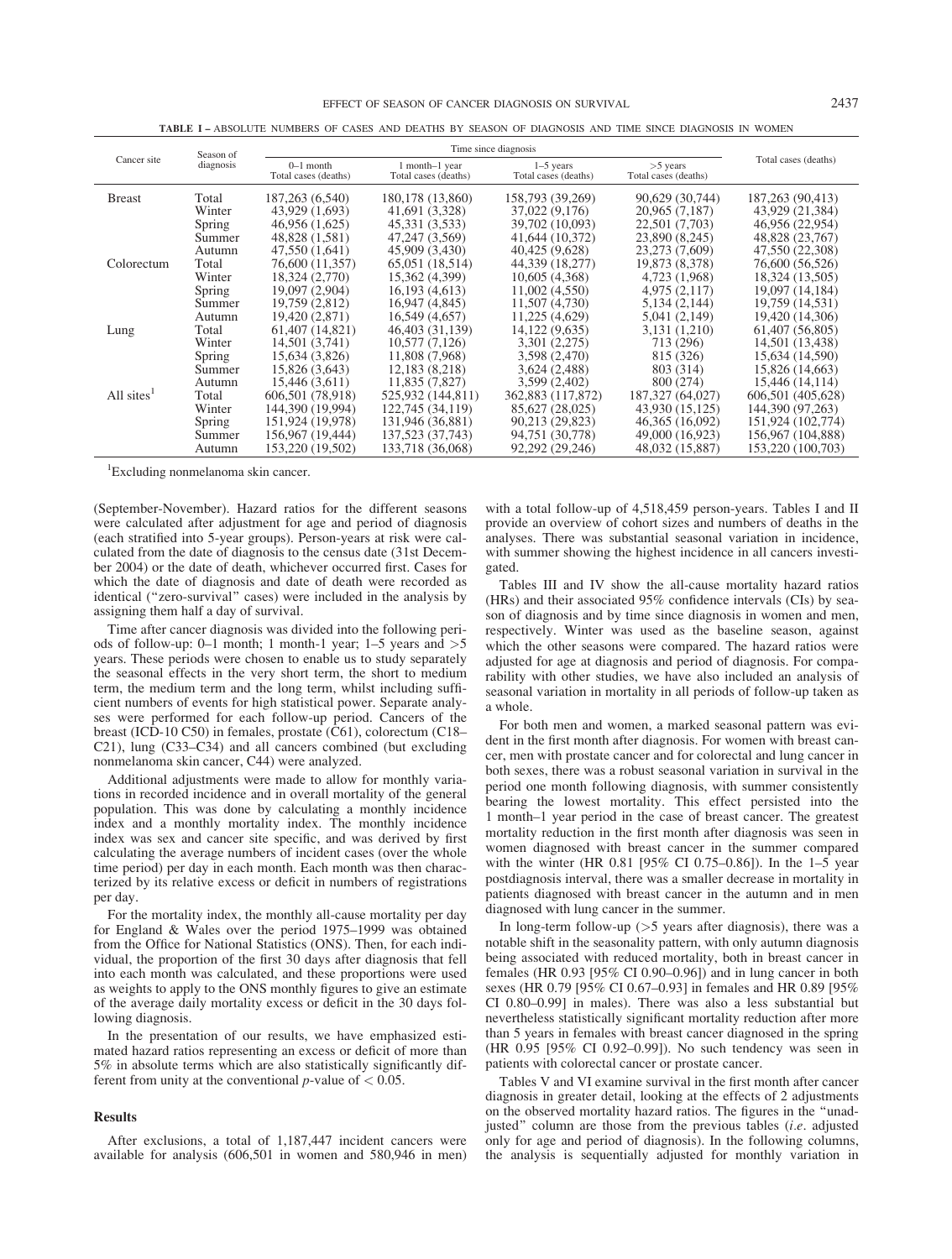TABLE II – ABSOLUTE NUMBERS OF CASES AND DEATHS BY SEASON OF DIAGNOSIS AND TIME SINCE DIAGNOSIS IN MEN

|                        | Season of |                                     |                                        |                                     |                                    |                      |  |
|------------------------|-----------|-------------------------------------|----------------------------------------|-------------------------------------|------------------------------------|----------------------|--|
| Cancer site            | diagnosis | $0-1$ month<br>Total cases (deaths) | 1 month-1 year<br>Total cases (deaths) | $1-5$ years<br>Total cases (deaths) | $>5$ years<br>Total cases (deaths) | Total cases (deaths) |  |
| Prostate               | Total     | 101,083 (5,277)                     | 95,412 (13,719)                        | 76,218 (29,397)                     | 28,456 (13,250)                    | 101,083 (61,643)     |  |
|                        | Winter    | 24,612 (1,395)                      | 22,823 (3,248)                         | 18,543 (7,173)                      | 7,012 (3,301)                      | 24,612 (15,117)      |  |
|                        | Spring    | 24,719 (1,269)                      | 23,450 (3,412)                         | 18,557 (7,242)                      | 6,909(3,245)                       | 24,719 (15,168)      |  |
|                        | Summer    | 25,374 (1,273)                      | 24, 101 (3, 519)                       | 19,083 (7,384)                      | 7,085 (3,320)                      | 25,374 (15,496)      |  |
|                        | Autumn    | 26,378 (1,340)                      | 25,038 (3,540)                         | 20,035 (7,598)                      | 7,459 (3,384)                      | 26,378 (15,862)      |  |
| Colorectum             | Total     | 73,860 (9,227)                      | 64,401 (17,343)                        | 44,591 (19,848)                     | 17,927 (7,841)                     | 73,860 (54,259)      |  |
|                        | Winter    | 17,800 (2,280)                      | 15,288 (4,014)                         | 10,890 (4,840)                      | 4,382 (1,977)                      | 17,800 (13,111)      |  |
|                        | Spring    | 18,553 (2,301)                      | 16.252 (4.401)                         | 11.210 (5.049)                      | 4.446 (1.974)                      | 18,553 (13,725)      |  |
|                        | Summer    | 18,943 (2,348)                      | 16,595 (4,527)                         | 11,392(5,151)                       | 4,549 (1,979)                      | 18,943 (14,005)      |  |
|                        | Autumn    | 18,564 (2,298)                      | 16,266 (4,401)                         | 11,099 (4,808)                      | 4,550 (1,911)                      | 18,564 (13,418)      |  |
| Lung                   | Total     | 124,859 (30,678)                    | 93,976 (64,533)                        | 27,871 (20,150)                     | 6,054(2,805)                       | 124,859 (118,166)    |  |
|                        | Winter    | 29,673 (7,735)                      | 21,733 (14,982)                        | 6,544(4,784)                        | 1,377(675)                         | 29,673 (28,176)      |  |
|                        | Spring    | 31,671 (7,887)                      | 23,784 (16,425)                        | 7,014 (5,180)                       | 1,453 (673)                        | 31,671 (30,165)      |  |
|                        | Summer    | 32,229 (7,509)                      | 24,720 (16,888)                        | 7,391 (5,292)                       | 1,643(755)                         | 32,229 (30,444)      |  |
|                        | Autumn    | 31,286 (7,547)                      | 23,739 (16,238)                        | 6,922(4,894)                        | 1,581 (702)                        | 31,286 (29,381)      |  |
| All sites <sup>1</sup> | Total     | 580,946 (90,474)                    | 488,845 (182,777)                      | 288,886 (122,568)                   | 119,081 (48,365)                   | 580,946 (444,184)    |  |
|                        | Winter    | 140,049 (22,826)                    | 115,596 (42,957)                       | 69,846 (29,765)                     | 28,842 (12,078)                    | 140,049 (107,626)    |  |
|                        | Spring    | 145,405 (22,949)                    | 122,456 (46,340)                       | 71,647 (30,878)                     | 29,352 (12,053)                    | 145,405 (112,220)    |  |
|                        | Summer    | 148, 101 (22, 280)                  | 125,821 (47,404)                       | 73,742 (31,493)                     | 30,217 (12,230)                    | 148, 101 (113, 407)  |  |
|                        | Autumn    | 147,391 (22,419)                    | 124,972 (46,076)                       | 73,651 (30,432)                     | 30,670 (12,004)                    | 147,391 (110,931)    |  |

1 Excluding nonmelanoma skin cancer.

| <b>TABLE III – MORTALITY HAZARD RATIOS BY SEASON OF DIAGNOSIS AND TIME SINCE DIAGNOSIS IN WOMEN</b> |  |  |  |  |  |  |  |  |  |  |  |  |  |  |
|-----------------------------------------------------------------------------------------------------|--|--|--|--|--|--|--|--|--|--|--|--|--|--|
|-----------------------------------------------------------------------------------------------------|--|--|--|--|--|--|--|--|--|--|--|--|--|--|

| Cancer site            | Season of diagnosis |                                       | Total hazard ratio <sup>2</sup> |                                       |                                       |                     |
|------------------------|---------------------|---------------------------------------|---------------------------------|---------------------------------------|---------------------------------------|---------------------|
|                        |                     | $0-1$ month hazard ratio <sup>2</sup> | 1 month-1 year hazard ratio $2$ | $1-5$ vears hazard ratio <sup>2</sup> | $>$ 5 years hazard ratio <sup>2</sup> |                     |
| <b>Breast</b>          | Winter              | 1.00                                  | 1.00                            | 1.00                                  | 1.00                                  | 1.00                |
|                        | <b>Spring</b>       | $0.89(0.83 - 0.95)$                   | $0.97(0.92 - 1.01)$             | $1.01(0.98 - 1.04)$                   | $0.95(0.92 - 0.99)$                   | $0.97(0.96 - 0.99)$ |
|                        | Summer              | $0.81(0.75 - 0.86)$                   | $0.92(0.88 - 0.97)$             | $0.98(0.95-1.00)$                     | $0.97(0.94 - 1.00)$                   | $0.95(0.94 - 0.97)$ |
|                        | Autumn              | $0.87(0.81 - 0.93)$                   | $0.94(0.89 - 0.98)$             | $0.95(0.93 - 0.98)$                   | $0.93(0.90 - 0.96)$                   | $0.94(0.92 - 0.95)$ |
| Colorectum             | Winter              | 1.00                                  | 1.00                            | 1.00                                  | 1.00                                  | 1.00                |
|                        | Spring              | $1.00(0.95-1.05)$                     | $1.00(0.96 - 1.04)$             | $0.99(0.95-1.03)$                     | $1.00(0.94 - 1.06)$                   | $0.99(0.97-1.02)$   |
|                        | Summer              | $0.93(0.88 - 0.98)$                   | $1.00(0.96-1.04)$               | $0.99(0.95-1.03)$                     | $1.01(0.95-1.07)$                     | $0.98(0.96 - 1.00)$ |
|                        | Autumn              | $0.96(0.91-1.01)$                     | $1.00(0.96 - 1.04)$             | $1.01(0.96 - 1.05)$                   | $1.04(0.97-1.10)$                     | $1.00(0.97-1.02)$   |
| Lung                   | Winter              | 1.00                                  | 1.00                            | 1.00                                  | 1.00                                  | 1.00                |
|                        | Spring              | $0.93(0.89 - 0.97)$                   | $1.00(0.97-1.03)$               | $0.98(0.93 - 1.03)$                   | $0.98(0.84 - 1.15)$                   | $0.97(0.95 - 1.00)$ |
|                        | Summer              | $0.86(0.82 - 0.90)$                   | $1.02(0.99 - 1.05)$             | $0.99(0.93 - 1.04)$                   | $0.96(0.82 - 1.13)$                   | $0.97(0.94 - 0.99)$ |
|                        | Autumn              | $0.88(0.84 - 0.92)$                   | $1.01(0.98 - 1.04)$             | $0.96(0.91-1.02)$                     | $0.79(0.67 - 0.93)$                   | $0.96(0.94 - 0.98)$ |
| All sites <sup>1</sup> | Winter              | 1.00                                  | 1.00                            | 1.00                                  | 1.00                                  | 1.00                |
|                        | Spring              | $0.93(0.92 - 0.95)$                   | $1.01(0.99 - 1.02)$             | $0.99(0.98-1.01)$                     | $0.98(0.96-1.00)$                     | $0.98(0.98 - 0.99)$ |
|                        | Summer              | $0.87(0.85 - 0.89)$                   | $0.98(0.97-1.00)$               | $0.98(0.96 - 0.99)$                   | $0.99(0.97-1.01)$                     | $0.96(0.95 - 0.97)$ |
|                        | Autumn              | $0.90(0.88 - 0.91)$                   | $0.98(0.97 - 1.00)$             | $0.97(0.95 - 0.98)$                   | $0.94(0.92 - 0.96)$                   | $0.95(0.94 - 0.96)$ |

Hazard ratios which differ significantly from unity ( $p < 0.05$ ) are shown in bold, and values that are also outside the range 0.95–1.05 are highlighted.

Excluding nonmelanoma skin cancer. $-$ <sup>2</sup>Adjusted for age and period of diagnosis.

cancer incidence, monthly variation in all-cause mortality amongst the general population, and (in the final column) for both together.

For colorectal cancer in both sexes and for prostate cancer in males and breast cancer in females, adjusting for monthly differences in both cancer incidence and general population mortality completely eliminated any statistically significant seasonal variation in mortality hazard ratios. For example, in women with breast cancer, adjustment for the monthly incidence index increased the mortality hazard ratio for summer from 0.81 [(95% CI 0.75–0.86]) to 0.85 [95% CI (0.79–0.92]). Adjusting for the monthly mortality index resulted in a hazard ratio of 0.89 [95% CI (0.77–1.03]), and adjusting for both indices gave a hazard ratio of 0.97 [95% CI (0.83–1.14]). Adjusting for these 2 factors attenuated, but did not entirely eliminate, the seasonal variation in mortality hazard ratios in men and women with lung cancer.

Tables III–VI also include the analyses of all cancers combined. In these analyses, the substantial mortality reduction in summer/ autumn in the first month of follow-up is evident in both females and males. Additionally, a long-term effect was observed, with reduced mortality in patients diagnosed in the autumn, in part contributed to by reductions in breast cancer and lung cancer mortality. The short-term seasonal variation in hazard ratios in the first month after diagnosis was more robust to statistical adjustment in the analysis of all cancers than in the analysis of breast, colorectal and prostate cancers individually.

#### Discussion

## Short-term mortality patterns

Our unadjusted analyses show a substantial variation in mortality within the first month of diagnosis, with those diagnosed in the summer having a consistently better chance of surviving the first month than those diagnosed in the winter, most strikingly in the case of breast cancer. These early deaths would significantly affect the analysis of cancer survival at the longer-term follow-up periods used in earlier studies.

Winter is associated with a greatly increased incidence of upper and lower respiratory tract infections.<sup>8,9</sup> It may be that individuals have a lower expectation of well-being in the winter such that early, especially constitutional, symptoms of cancer do not attract such concern as in the summer. Similarly, healthcare workers may exhibit a seasonal bias in their threshold for concern, with those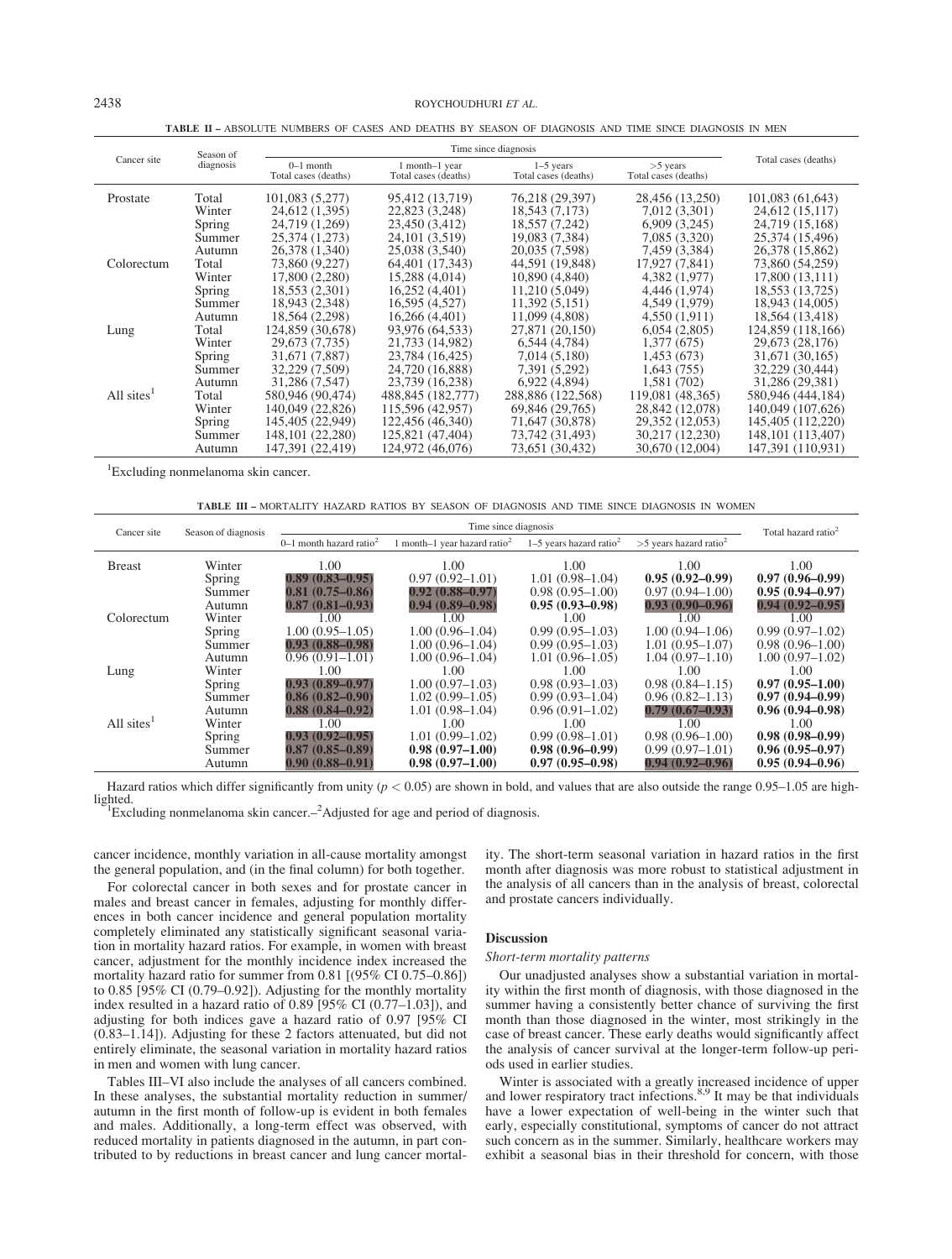### EFFECT OF SEASON OF CANCER DIAGNOSIS ON SURVIVAL 2439

| TABLE IV – MORTALITY HAZARD RATIOS BY SEASON OF DIAGNOSIS AND TIME SINCE DIAGNOSIS IN MEN |  |  |  |
|-------------------------------------------------------------------------------------------|--|--|--|
|                                                                                           |  |  |  |

| Cancer site            | Season of diagnosis |                                       | Total hazard ratio <sup>2</sup>          |                                       |                                       |                     |
|------------------------|---------------------|---------------------------------------|------------------------------------------|---------------------------------------|---------------------------------------|---------------------|
|                        |                     | $0-1$ month hazard ratio <sup>2</sup> | 1 month-1 year hazard ratio <sup>2</sup> | $1-5$ years hazard ratio <sup>2</sup> | $>$ 5 years hazard ratio <sup>2</sup> |                     |
| Prostate               | Winter              | 1.00                                  | 1.00                                     | 1.00                                  | 1.00                                  | 1.00                |
|                        | Spring              | $0.90(0.84 - 0.97)$                   | $1.03(0.99-1.09)$                        | $1.02(0.98 - 1.05)$                   | $0.97(0.92 - 1.02)$                   | $1.00(0.98 - 1.02)$ |
|                        | Summer              | $0.87(0.80 - 0.93)$                   | $1.05(1.00-1.10)$                        | $1.01(0.98 - 1.05)$                   | $0.98(0.93 - 1.02)$                   | $1.00(0.98 - 1.02)$ |
|                        | Autumn              | $0.88(0.81 - 0.94)$                   | $1.02(0.97-1.07)$                        | $1.01(0.98 - 1.04)$                   | $0.98(0.93 - 1.03)$                   | $0.99(0.97-1.01)$   |
| Colorectum             | Winter              | 1.00                                  | 1.00                                     | 1.00                                  | 1.00                                  | 1.00                |
|                        | Spring              | $0.98(0.92 - 1.04)$                   | $1.04(1.00-1.09)$                        | $1.01(0.97-1.05)$                     | $0.98(0.92 - 1.04)$                   | $1.01(0.98-1.03)$   |
|                        | Summer              | $0.94(0.89 - 1.00)$                   | $1.04(1.00-1.09)$                        | $1.02(0.98-1.06)$                     | $0.96(0.90-1.02)$                     | $1.00(0.98 - 1.03)$ |
|                        | Autumn              | $0.95(0.89 - 1.00)$                   | $1.06(1.02 - 1.11)$                      | $1.00(0.96 - 1.04)$                   | $0.95(0.89-1.01)$                     | $1.00(0.98 - 1.02)$ |
| Lung                   | Winter              | 1.00                                  | 1.00                                     | 1.00                                  | 1.00                                  | 1.00                |
|                        | Spring              | $0.94(0.91 - 0.97)$                   | $0.99(0.97-1.02)$                        | $1.01(0.97-1.05)$                     | $0.92(0.83 - 1.03)$                   | $0.98(0.96 - 1.00)$ |
|                        | Summer              | $0.87(0.84 - 0.90)$                   | $0.99(0.97-1.01)$                        | $0.96(0.92 - 1.00)$                   | $0.94(0.85-1.04)$                     | $0.95(0.93 - 0.96)$ |
|                        | Autumn              | $0.90(0.87 - 0.93)$                   | $1.02(0.99-1.04)$                        | $0.96(0.93 - 1.00)$                   | $0.89(0.80 - 0.99)$                   | $0.97(0.96 - 0.99)$ |
| All sites <sup>1</sup> | Winter              | 1.00                                  | 1.00                                     | 1.00                                  | 1.00                                  | 1.00                |
|                        | Spring              | $0.96(0.94 - 0.98)$                   | $1.03(1.01-1.04)$                        | $1.01(1.00-1.03)$                     | $0.96(0.94 - 0.99)$                   | $1.00(0.99 - 1.01)$ |
|                        | Summer              | $0.90(0.89 - 0.92)$                   | $1.03(1.01 - 1.04)$                      | $1.01(0.99 - 1.02)$                   | $0.95(0.93 - 0.97)$                   | $0.99(0.98 - 0.99)$ |
|                        | Autumn              | $0.92(0.90 - 0.93)$                   | $1.02(1.00-1.03)$                        | $0.98(0.97-1.00)$                     | $0.91(0.88 - 0.93)$                   | $0.97(0.96 - 0.98)$ |

Hazard ratios which differ significantly from unity ( $p < 0.05$ ) are shown in bold, and values that are also outside the range 0.95–1.05 are highlighted.

Excluding nonmelanoma skin cancer.<sup>2</sup>Adjusted for age and period of diagnosis.

TABLE V – MORTALITY HAZARD RATIOS BY SEASON OF DIAGNOSIS IN THE PERIOD 0–1 MONTH AFTER DIAGNOSIS IN WOMEN

| Cancer site   | Season of diagnosis | Adjustment                           |                                        |                                        |                                        |  |  |  |
|---------------|---------------------|--------------------------------------|----------------------------------------|----------------------------------------|----------------------------------------|--|--|--|
|               |                     | Unadjusted hazard ratio <sup>1</sup> | Adjustment 1 hazard ratio <sup>2</sup> | Adjustment 2 hazard ratio <sup>3</sup> | Adjustment 3 hazard ratio <sup>4</sup> |  |  |  |
| <b>Breast</b> | Winter              | 1.00                                 | 1.00                                   | 1.00                                   | 1.00                                   |  |  |  |
|               | Spring              | $0.89(0.83 - 0.95)$                  | $0.91(0.85 - 0.98)$                    | $0.94(0.85-1.05)$                      | $0.99(0.89 - 1.10)$                    |  |  |  |
|               | Summer              | $0.81(0.75-0.86)$                    | $0.85(0.79 - 0.92)$                    | $0.89(0.77-1.03)$                      | $0.97(0.83 - 1.14)$                    |  |  |  |
|               | Autumn              | $0.87(0.81 - 0.93)$                  | $0.91(0.84 - 0.98)$                    | $0.93(0.84 - 1.03)$                    | $0.98(0.88 - 1.10)$                    |  |  |  |
| Colorectum    | Winter              | 1.00                                 | 1.00                                   | 1.00                                   | 1.00                                   |  |  |  |
|               | Spring              | $1.00(0.95 - 1.05)$                  | $0.99(0.94 - 1.05)$                    | $1.03(0.95 - 1.11)$                    | $1.02(0.94 - 1.11)$                    |  |  |  |
|               | Summer              | $0.93(0.88 - 0.98)$                  | $0.91(0.86 - 0.97)$                    | $0.97(0.87-1.09)$                      | $0.96(0.85-1.08)$                      |  |  |  |
|               | Autumn              | $0.96(0.91-1.01)$                    | $0.95(0.89 - 1.01)$                    | $0.99(0.91 - 1.07)$                    | $0.98(0.90 - 1.07)$                    |  |  |  |
| Lung          | Winter              | 1.00                                 | 1.00                                   | 1.00                                   | 1.00                                   |  |  |  |
|               | Spring              | $0.93(0.89 - 0.97)$                  | $0.92(0.87 - 0.97)$                    | $0.95(0.89-1.02)$                      | $0.94(0.88 - 1.01)$                    |  |  |  |
|               | Summer              | $0.86(0.82 - 0.90)$                  | $0.85(0.81 - 0.90)$                    | $0.90\ (0.81\text{--}0.99)$            | $0.89\ (0.81\text{--}0.98)$            |  |  |  |
|               | Autumn              | $0.88(0.84 - 0.92)$                  | $0.87(0.83 - 0.92)$                    | $0.90\ (0.84\hbox{--}0.97)$            | $0.89(0.83 - 0.96)$                    |  |  |  |
| All sites $5$ | Winter              | 1.00                                 | 1.00                                   | 1.00                                   | 1.00                                   |  |  |  |
|               | Spring              | $0.93(0.92 - 0.95)$                  | $0.94(0.92 - 0.96)$                    | $0.95(0.92 - 0.98)$                    | $0.96(0.93 - 0.99)$                    |  |  |  |
|               | Summer              | $0.87(0.85 - 0.89)$                  | $0.89(0.87 - 0.91)$                    | $0.89(0.86 - 0.93)$                    | $0.91(0.87 - 0.95)$                    |  |  |  |
|               | Autumn              | $0.90(0.88 - 0.91)$                  | $0.91(0.89 - 0.93)$                    | $0.91(0.88 - 0.94)$                    | $0.92(0.90 - 0.95)$                    |  |  |  |

Hazard ratios which differ significantly from unity ( $p < 0.05$ ) are shown in bold, and values that are also outside the range 0.95–1.05 are highlighted.

"Adjusted only for age and period of diagnosis.<sup>-2</sup>Adjusted for age and period of diagnosis, plus monthly incidence index.<sup>-3</sup>Adjusted for age and period of diagnosis, plus hoth monthly incidence index and period of diagno

feeling generally unwell in the summer being investigated earlier compared to those with similar complaints in the winter. As a result, it is possible that the summer excess in incidence is largely composed of cancers of an earlier stage with less severe symptomatology than is average for the winter. Conversely, those patients presenting with acute severe cancer-related illness (for example pneumonia in lung cancer patients) would comprise a larger proportion of those diagnosed in the winter, with subsequent effects on short-term mortality.

Many of the deaths occurring within the first month postdiagnosis are likely to be attributable to the effects of treatment related complications, which may be subject to seasonal variation. It may be that patients are more susceptible to deaths such as those due to cardiorespiratory complications following anesthesia and surgery during the winter. Indeed, the incidence of hospital acquired pneumonia, a complication that commonly arises postoperatively, has been shown to vary substantially with season.<sup>9</sup> Additionally, mortality from cardiovascular and cerebrovascular events in the general population exhibits seasonal variation,<sup>10</sup> though to our knowledge this has not been definitively demonstrated in an inpatient population.

Given these considerations, we adjusted the first-month mortality hazard ratios for variations in cancer incidence and in background mortality in the general population. These adjustments appeared to attenuate the seasonality in first-month mortality hazard ratios independently, with adjustment for the general population mortality index having the greater effect. When performed together, they resulted in hazard ratios approaching unity amongst females with breast cancer, males with prostate cancer and those of both sexes with colorectal cancer.

However, the adjustments failed to eliminate seasonality in lung cancer mortality hazard ratios within the first month postdiagnosis or in those from cancers at all sites taken together. Lung cancer patients are at high risk of respiratory tract infection not only because tumor and surrounding changes form a focus for infection to develop but also because of the high prevalence of smokingrelated comorbidities such as chronic obstructive pulmonary disease, resulting in higher rates of bronchial colonization in patients with lung cancer.<sup>11</sup> Such an increased susceptibility might serve to amplify the well-established seasonality in the prevalence of respiratory tract infections in the community. Immunocompromise resulting from chemotherapy may result in further increased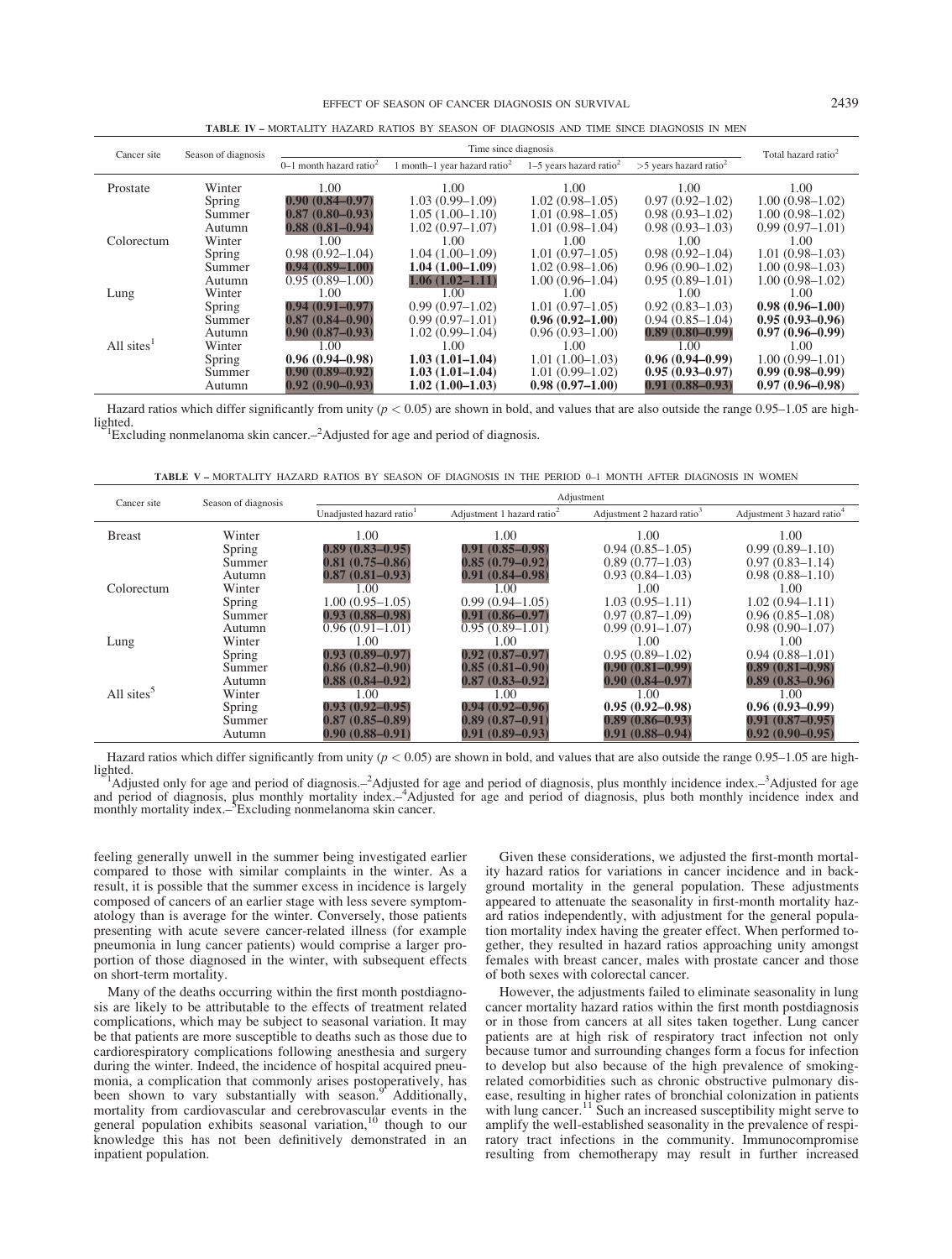TABLE VI – MORTALITY HAZARD RATIOS BY SEASON OF DIAGNOSIS IN THE PERIOD 0–1 MONTH AFTER DIAGNOSIS IN MEN

| Cancer site   | Season of diagnosis | Adjustment                           |                                        |                                        |                                        |  |  |  |
|---------------|---------------------|--------------------------------------|----------------------------------------|----------------------------------------|----------------------------------------|--|--|--|
|               |                     | Unadjusted hazard ratio <sup>1</sup> | Adjustment 1 hazard ratio <sup>2</sup> | Adjustment 2 hazard ratio <sup>3</sup> | Adjustment 3 hazard ratio <sup>4</sup> |  |  |  |
| Prostate      | Winter              | 1.00                                 | 1.00                                   | 1.00                                   | 1.00                                   |  |  |  |
|               | Spring              | $0.90(0.84 - 0.97)$                  | $0.89\ (0.83\text{--}0.96)$            | $0.92(0.82 - 1.03)$                    | $0.93(0.83 - 1.04)$                    |  |  |  |
|               | Summer              | $0.87(0.80 - 0.93)$                  | $0.87(0.81 - 0.94)$                    | $0.90(0.76 - 1.05)$                    | $0.92(0.78 - 1.09)$                    |  |  |  |
|               | Autumn              | $0.88(0.81 - 0.94)$                  | $0.90(0.83 - 0.98)$                    | $0.89(0.80-1.00)$                      | $0.94(0.83 - 1.06)$                    |  |  |  |
| Colorectum    | Winter              | 1.00                                 | 1.00                                   | 1.00                                   | 1.00                                   |  |  |  |
|               | Spring              | $0.98(0.92 - 1.04)$                  | $0.99(0.93 - 1.04)$                    | $0.99(0.91-1.08)$                      | $1.02(0.93 - 1.13)$                    |  |  |  |
|               | Summer              | $0.94\ (0.89\!\!-\!\!1.00)$          | $0.96(0.90-1.02)$                      | $0.97(0.86 - 1.09)$                    | $1.02(0.89 - 1.17)$                    |  |  |  |
|               | Autumn              | $0.95(0.89 - 1.00)$                  | $0.96(0.91-1.02)$                      | $0.96(0.88 - 1.05)$                    | $1.00(0.91 - 1.10)$                    |  |  |  |
| Lung          | Winter              | 1.00                                 | 1.00                                   | 1.00                                   | 1.00                                   |  |  |  |
|               | Spring              | $0.94\ (0.91\text{--}0.97)$          | $0.95(0.92 - 0.98)$                    | $0.97(0.93 - 1.02)$                    | $0.98(0.93 - 1.02)$                    |  |  |  |
|               | Summer              | $(0.84 - 0.90)$<br>0.87              | $0.88(0.85 - 0.91)$                    | $0.92(0.86 - 0.98)$                    | $0.92\ (0.86\text{--}0.99)$            |  |  |  |
|               | Autumn              | $0.90\ (0.87\text{--}0.93)$          | $0.91(0.88 - 0.94)$                    | $0.93(0.89 - 0.98)$                    | $0.94(0.89 - 0.98)$                    |  |  |  |
| All sites $5$ | Winter              | 1.00                                 | 1.00                                   | 1.00                                   | 1.00                                   |  |  |  |
|               | Spring              | $0.96(0.94 - 0.98)$                  | $0.97(0.95 - 0.98)$                    | $0.97(0.95-1.00)$                      | $0.98(0.96 - 1.01)$                    |  |  |  |
|               | Summer              | $0.90(0.89 - 0.92)$                  | $0.92(0.90 - 0.93)$                    | $0.92(0.89 - 0.96)$                    | $0.94(0.90 - 0.98)$                    |  |  |  |
|               | Autumn              | $0.92(0.90 - 0.93)$                  | $0.93(0.91 - 0.95)$                    | $0.93(0.90 - 0.95)$                    | $0.94(0.92 - 0.97)$                    |  |  |  |

Hazard ratios which differ significantly from unity ( $p < 0.05$ ) are shown in bold, and values that are also outside the range 0.95–1.05 are highlighted.

"Adjusted only for age and period of diagnosis.<sup>-2</sup>Adjusted for age and period of diagnosis, plus monthly incidence index.<sup>-3</sup>Adjusted for age and period of diagnosis, plus hoth monthly incidence index and period of diagno

susceptibility to infection both in the hospital and community, once again amplifying seasonality. Furthermore, in lung cancer, the room for improvement in prognosis by prompt diagnosis and expert treatment is considerably less than in breast or colorectal cancer.

orectal cancer has been most strongly linked to serum Vitamin D,<sup>13</sup> no mortality reduction was found in colorectal cancer patients diagnosed in summer and autumn beyond the first month after diagnosis in our study.

## Long-term mortality patterns

In addition to the short-term effect, we found evidence of a long-term effect at greater than 5 years postdiagnosis. However, there was a consistent shift in the seasonality pattern, with diagnosis in the autumn as opposed to the summer being associated with reduced mortality in the long term, most strikingly in the case of lung cancer in both sexes and breast cancer in females. This is of little practical significance in the case of lung cancer, where only 5% of patients survive to 5 years, but the reduction in mortality amongst breast cancer patients diagnosed in the autumn (and to a lesser degree the spring) is interesting and could indicate a beneficial long-term mechanism.

A seasonality in mortality that is present at greater than 5 years but largely absent at 1–5 years postdiagnosis raises important questions. Although five-year recurrence-free survival amongst cancer patients is classically considered equivalent to cure, Rosen  $et al.<sup>12</sup>$  have shown that the risk of breast cancer recurrence, while it peaks within the first 5 years of diagnosis, remains elevated within the 5–12 year postdiagnosis period. Cancer recurrence does occur at greater than 5 years following diagnosis, most likely as a result of micrometastasis. It is possible that the cells responsible are more amenable to the early differentiating effects of vitamin D, resulting in the observation of increased survival in the  $>5$  year postdiagnosis period amongst those diagnosed in the spring or autumn. However, it should be noted that, despite the fact that col-

## **Conclusions**

We conclude that the previously observed higher survival in cancer patients diagnosed in the summer and autumn is predominantly a short-term phenomenon, and to a large extent caused by generally higher mortality in the winter months. It is unlikely that this effect involves the seasonal variation in serum vitamin D concentration. However, there exists an additional long-term effect that requires further detailed investigation.

Our findings raise a number of important issues relevant to the study of seasonality in cancer survival. Firstly, it is important to divide the follow-up into separate time windows to resolve distinct mechanisms acting simultaneously in the short and longer term. Secondly, the observation of seasonality in cancer survival is likely to be dependent on a number of different factors in addition to those with a biological basis, such as seasonal variations in expectations of health, in health care provision and access and in background fluctuations in general mortality. This implies that not all findings from one country or health care system may be fully generalizable to other countries and sociological settings. It is thus apparent that the analysis of the role of seasonality in cancer incidence and prognosis is a complex field of study, requiring a range of study designs and the incorporation of more detailed sociodemographic, clinical and biological parameters for reliable biological inferences to be made.

#### References

- 1. Robsahm TE, Tretli S, Dahlback A, Moan J. Vitamin D3 from sunlight may improve the prognosis of breast, colon and prostate cancer (Norway). Cancer Causes Control 2004;15:149–58.
- 2. Lim HS, Roychoudhuri R, Peto J, Schwartz G, Baade P, Møller H. Cancer survival is dependent on season of diagnosis and sunlight exposure. Int J Cancer 2006;119:1530–6.
- 3. Lagunova Z, Porojnicu AC, Dahlback A, Berg JP, Beer TM, Moan J. Prostate cancer survival is dependent on season of diagnosis. Prostate 2007;67:1362–70.
- 4. Moan J, Porojnicu A, Lagunova Z, Berg JP, Dahlback A. Colon cancer: prognosis for different latitudes, age groups and seasons in Nor-way. J Photochem Photobiol B 2007;89:148–55.
- 5. Porojnicu AC, Lagunova Z, Robsahm TE, Berg JP, Dahlback A, Moan J. Changes in risk of death from breast cancer with season and latitude: sun exposure and breast cancer survival in Norway. Breast Cancer Res Treat 2007;102:323–8.
- 6. Porojnicu AC, Dahlback A, Moan J. Sun exposure and cancer survival in Norway: changes in the risk of death with season